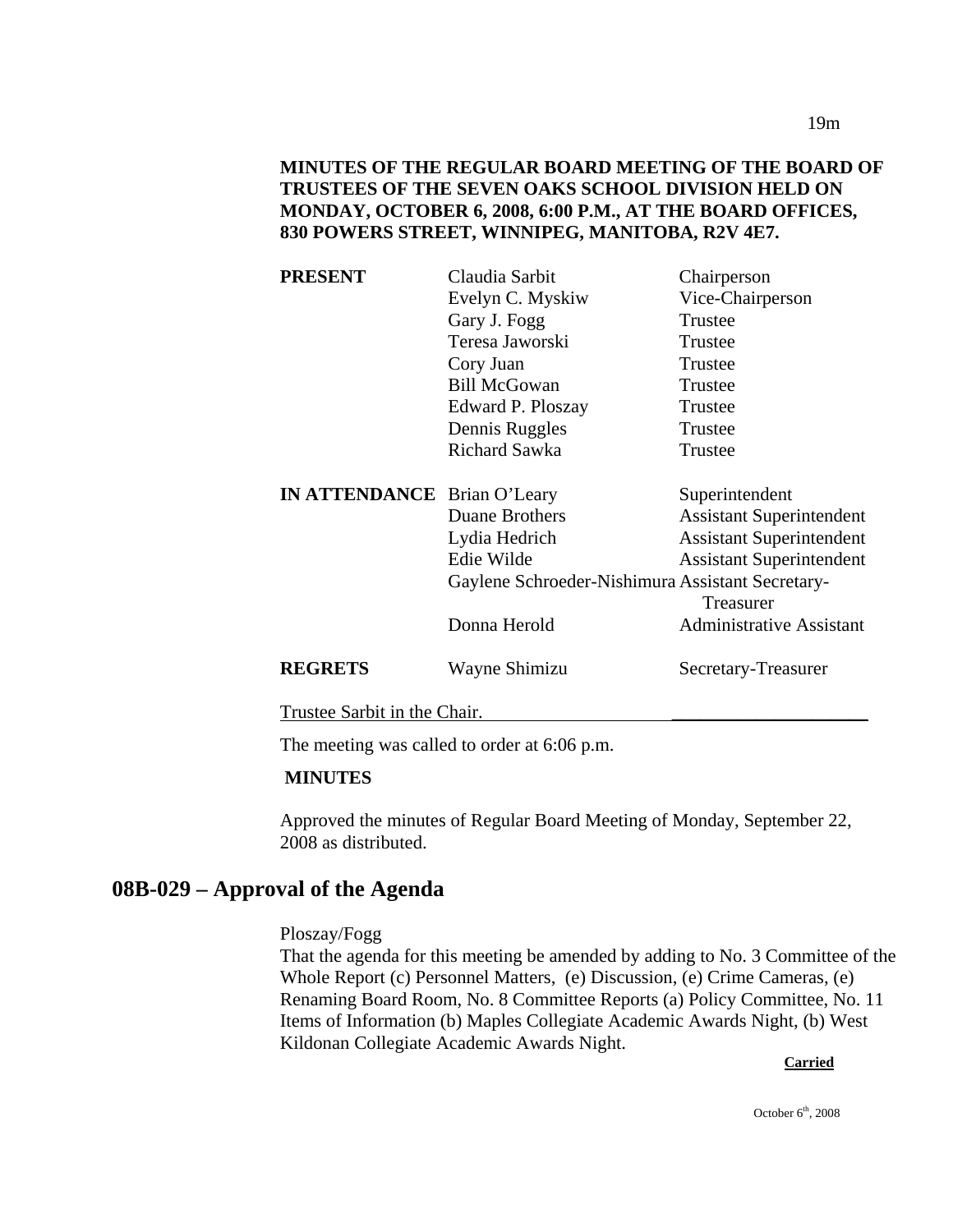## **COMMITTEE OF THE WHOLE**

## **08B-030 – Moved into Committee of the Whole at 6:09 p.m.**

Jaworski/McGowan That the Board move into Committee of the Whole. **Carried**

Trustee Myskiw in the Chair.

## **OFFICERS' REPORT**

There were no reports.

## **SUPERINTENDENTS' PERSONNEL REPORT**

## **08B-031 – Superintendents' Personnel Report**

McGowan/Fogg That the Superintendents' Personnel Report be ratified. **Carried**

#### TEACHER APPOINTMENTS

The following were appointed to Limited Teacher-General (term) contracts:

Joan Bilow-Budowski (1.00) effective October 2, 2008 to June 30, 2009 Barbara Brown (.50) effective October 6, 2008 (indefinite) Kristya Matwichyna (.50) effective September 30, 2008 (indefinite) Lorna Meyer (.50) effective September 30, 2008 (indefinite) Norma Lee Nelson (1.00) effective October 1, 2008 (indefinite) Gianfranco Riva (.50) effective October 7, 2008 (indefinite)

### SUBSTITUTE TEACHER APPOINTMENTS

Teachers on the attached list were appointed to Substitute Teacher contracts effective the 2008-2009 school year.

### BRIGHT FUTURE APPOINTMENTS

Jana McKee was appointed to the position of Site Manager of the Bright Futures program effective June 1, 2008.October 14, 2008

### **SUPERINTENDENTS' PERSONNEL REPORT**

October  $6<sup>th</sup>$ , 2008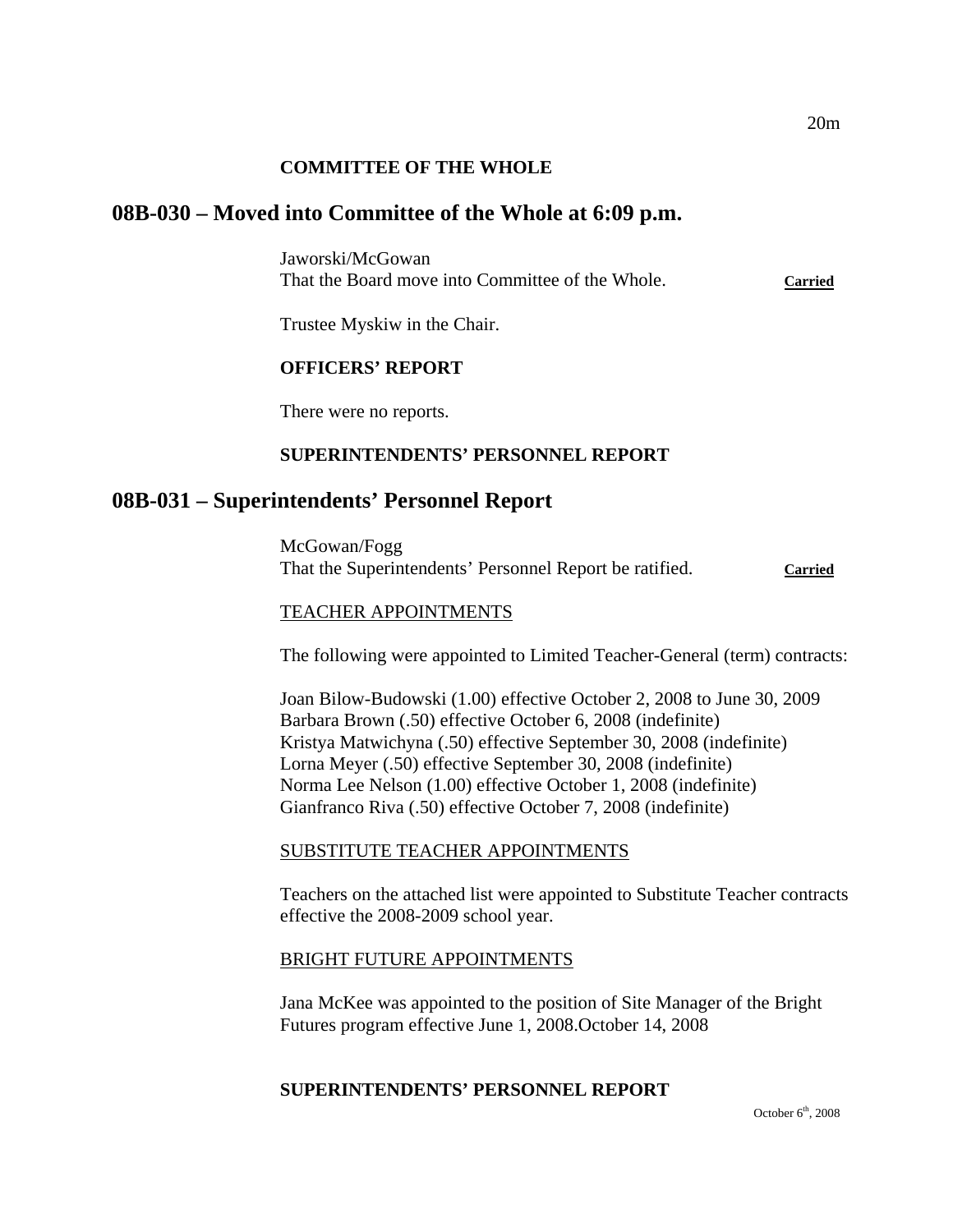The following were appointed as Student Parent Support Workers effective September 16, 2008 to August 31, 2009:

Premal Modha Carrie Okemaw

### TEACHER LEAVE OF ABSENCE

Kim Schettler's request to extend her maternity leave to June 30, 2009 was granted, without pay.

## PARAPROFESSIONAL MATERNITY AND PARENTAL LEAVE

Denise Tom was granted maternity leave from her CATEP paraprofessional position effective January 10, 2009 to September 4, 2010.

### CUSTODIAN RESIGNATION

Robert Guenther gave notice of intent to resign from his full time (1.00) custodian position effective October 4, 2008.

## **SUPERINTENDENTS' REPORT**

The following matters were received as information:

- − Personnel Matters.
- − September 30th Update**.**
- − Meeting with the Premier.
- − Public Schools Finance Board.
	- Daycare.
	- École Riverbend Community School.
- − Bright Futures.
- − Community Revitalization Tax Increment Financing Act - Bill 46

Trustee Sarbit in the Chair.

# **08B-032- MAST Workshop – Community Engagement: Putting the "Public" Back in Public Schools**

Fogg/Ploszay That the Board register a team consisting of Trustees and the Superintendent for the MAST Community Engagement: Putting the "Public" back in Public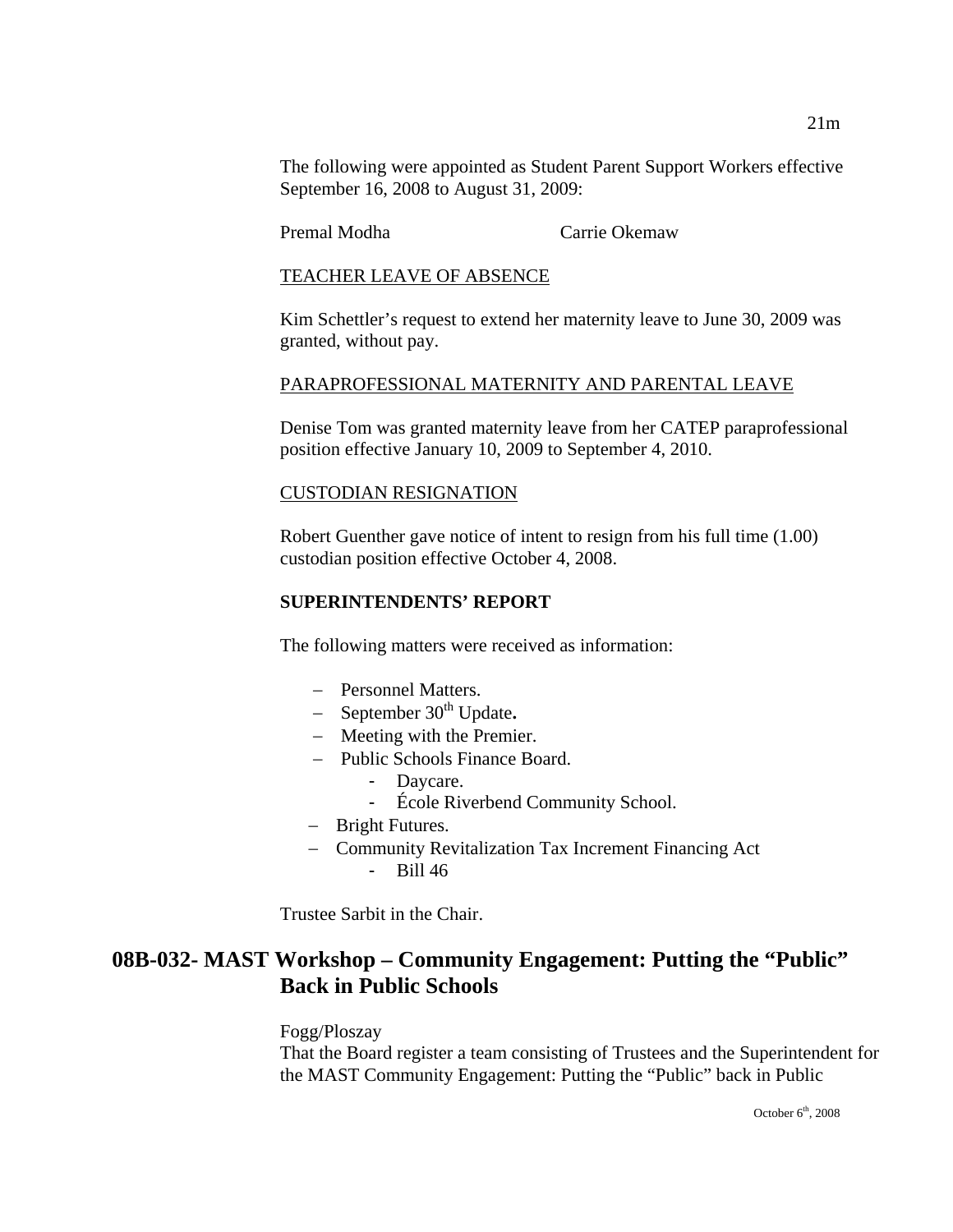| Schools Workshop on November 17, 2008. | <b>Carried</b> |
|----------------------------------------|----------------|
|----------------------------------------|----------------|

## **08B-033 – Consent Agenda**

Ruggles/Juan That the Consent Agenda be approved. **Carried**

22m

#### **CONSENT AGENDA**

#### Invoice No. 13429 – Norwin Roofing Ltd. – West St. Paul Roof

That Invoice No. 13429 for the West St. Paul roof in the amount of \$19,425.00 be paid to Norwin Roofing Ltd.

Statutory Holdback – Norwin Roofing Ltd. – Invoice No. 13429

That 7 ½% Statutory Holdback on Invoice No. 13429 for the West St. Paul School roof in the amount of \$1,500.00 be paid to the Seven Oaks School Division/Norwin Roofing Ltd. account.

Paragon Industries Ltd. – Certificate of Payment No. 1 – Centennial School Demolition

That Certificate of Payment No. 1 for the Centennial School demolition in the amount of \$67,987.50 be paid to Paragon Industries Ltd.

Statutory Holdback on Paragon Industries Ltd. – Certificate of Payment No. 1 – Centennial School Demolition

That 7 ½% Statutory Holdback on Certificate of Payment No.1 for the Centennial School demolition in the amount of \$5,250.00 be paid to the Seven Oaks School Division/Paragon Industries Ltd. account.

Paragon Industries Ltd. – Certificate of Payment No. 2 – Centennial School Demolition

That Certificate of Payment No. 2 for the Centennial School demolition in the amount of \$21,367.50 be paid to Paragon Industries Ltd.

Statutory Holdback on Paragon Industries Ltd. – Certificate of Payment No. 2 – Centennial School Demolition

That 7 1/2% Statutory Holdback on Certificate of Payment No. 2 for the **CONSENT AGENDA**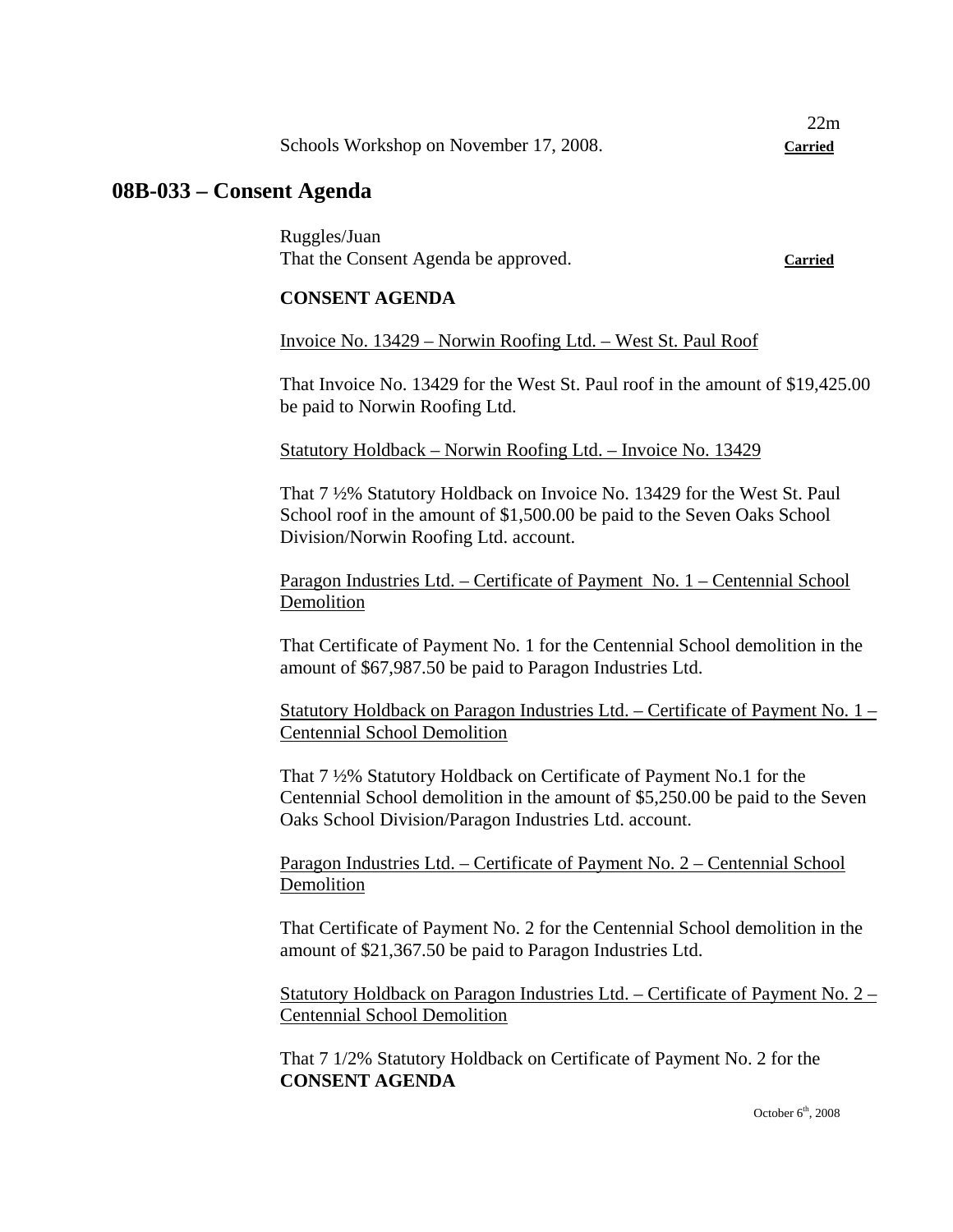Centennial School demolition in the amount of \$1,650.00 be paid to the Seven Oaks School Division/Paragon Industries Ltd. account.

## **COMMITTEE REPORTS**

### Policy Committee

Trustee Ploszay was appointed Chair of the Policy Committee and reported on the Policy Committee meeting held on Thursday, September 25, 2008.

## **ITEMS OF INFORMATION**

## **CONFERENCE REPORTS**

- − Nan Fewchuk, Teacher, Garden City Collegiate: One Yellow Rabbit Creative Performance Summer Lab Intensive, July 20 – 30, 2008, Calgary.
- − Jeremy Daniels, Teacher, A.E. Wright Community School: Space Educator Conference, Summer 2008, Quebec.

## **OTHER REPORTS**

- − Trustee Myskiw reported on the Maples Academic Awards night held on Tuesday, September 23, 2008.
- − Trustee Juan reported on the West Kildonan Academic Awards night held on Thursday, October 2, 2008.

## **CORRESPONDENCE**

- − Honourable Peter Bjornson, Minister, Education, Citizenship and Youth: Distribution of weather radios to all public school sites, board office sites and transportation garages.
- − Reggio Inspired Care and Education Conference (R.I.C.E.) Steering Committee: R.I.C.E. Conference, May 6 to 9, 2009 – Winnipeg.
- − Art Elias, Hayhurst Elias Dudek Inc. (HED): 2007-2008 Annual Report of Manitoba Schools Insurance.
- − Paul Birston, The Public Schools Finance Board: Edmund Partridge Community School Grooming Room.
- − Wayne Shimizu, Secretary-Treasurer, Seven Oaks School Division: Letter of Intent to Westland Construction Ltd. for the Edmund Partridge Community School Renovation and Addition.
- − Marc Lemoine, Senior Election Official, City of Winnipeg: 2008 By-**CORRESPONDENCE**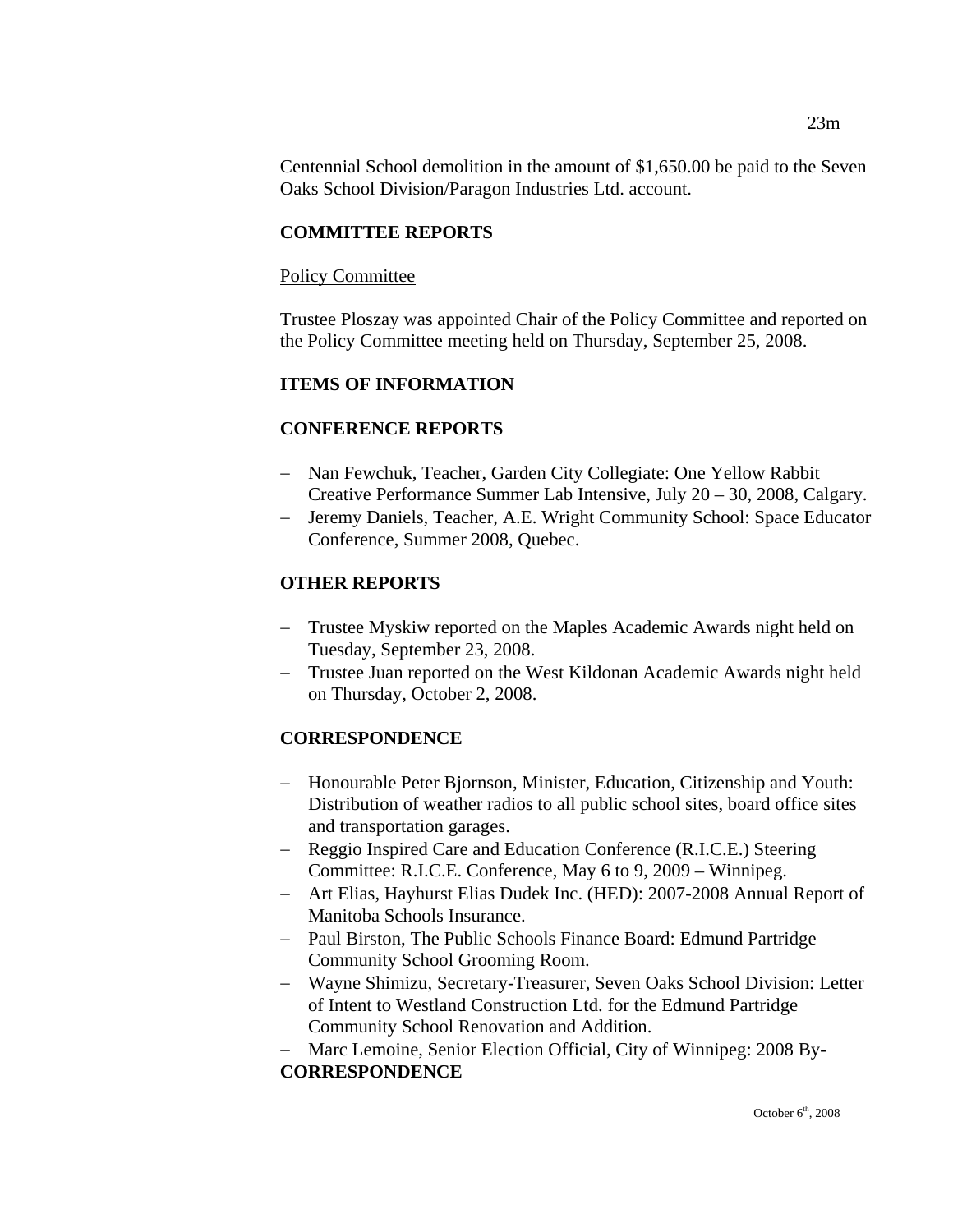- − Election Final Costs.
- − Elections Canada: Kildonan-St. Paul Lease Agreement.
- − Elections Canada: Winnipeg North A.E. Wright School Lease.
- − Elections Canada: Winnipeg North Constable Edward Finney Lease.
- − Elections Canada: Winnipeg North James Nisbet Community School Lease.
- − Elections Canada: Winnipeg North: Maples Collegiate Lease.
- − Elections Canada: Winnipeg North: O.V. Jewitt Elementary School Lease.
- − Canadian School Board Association: Election Survey Results.
- − Manitoba Association of School Trustees: Newspaper clippings for the period of September 25 to October 1, 2008.
- − Brenda Wedlake, Manitoba Program Manager, Welcome to Kindergarten: Pilot Project at R.F. Morrison and Forest Park Schools – Implementation Summary Report for 2007 – 2008.
- − Manitoba Association of School Trustees: InfoPicks Newsletters, CPI Update Information from Labour Relations, Senior Years Review Report from Evergreen School Division, MSIP and MAST.

## **ANNOUNCEMENTS**

Board Meeting Dates:

- − Regular Board Meeting Monday, October 20, 2008 6:00 p.m.
- − Informal Board Meeting Tuesday, November 4, 2008 (James Nisbet School $) - 6:00$  p.m.
- − Regular Board Meeting Monday, November 17, 2008 6:00 p.m.
- − Informal Board Meeting Monday, November 24, 2008 6:00 p.m.
- − Regular Board Meeting Monday, December 1, 2008 6:00 p.m.
- − Informal Board Meeting Monday, December 8, 2008 6:00 p.m.
- − Regular Board Meeting Monday, December 15, 2008 6:00 p.m.

## **8B-034 – Moved to Committee of the Whole at 8:10 p.m.**

## Sawka/Fogg

That Board here returned to the Committee of the Whole at 8:10 p.m.

The following matters were received as information:

- − Discussion Trustee Plozsay.
- − Crime Cameras Trustee Myskiw.
- − Renaming Board Room Trustee Fogg.
- − West St. Paul 60<sup>th</sup> Anniversary.
- − Koats for Kids Elwick School Kickoff.